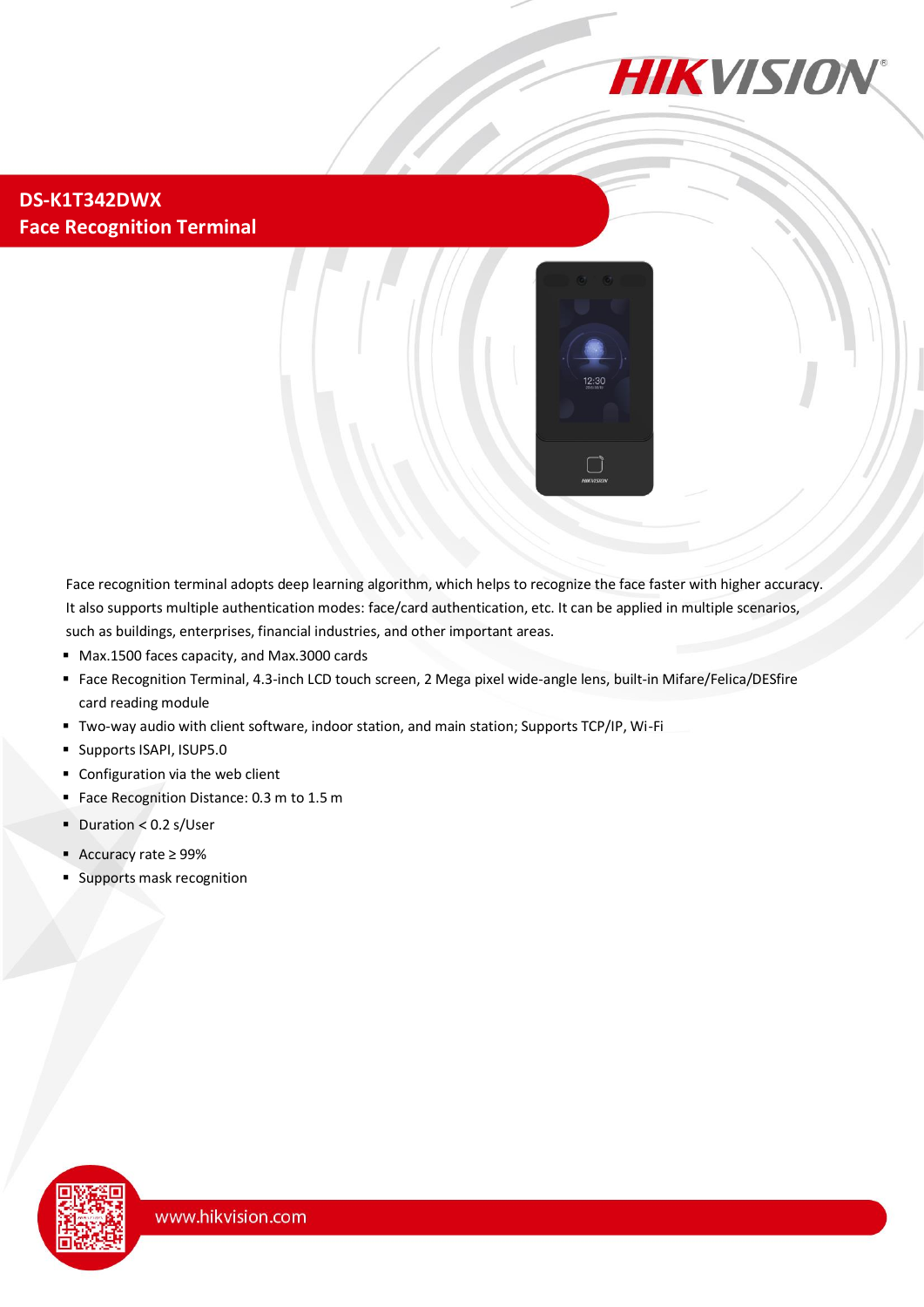

# **Specification**

| <b>System</b>                  |                                                      |  |
|--------------------------------|------------------------------------------------------|--|
| Operation system               | Linux                                                |  |
| <b>Display</b>                 |                                                      |  |
| Dimensions                     | 4.3-inch                                             |  |
| Resolution                     | $272 \times 480$                                     |  |
| <b>Type</b>                    | LCD                                                  |  |
| Operation method               | Capacitive touch screen                              |  |
| <b>Video</b>                   |                                                      |  |
| Pixel                          | 2 MP                                                 |  |
| Lens                           | $\times 2$                                           |  |
| Video standard                 | PAL (Default) and NTSC                               |  |
| <b>Network</b>                 |                                                      |  |
| Wired network                  | 10 M/100 M self-adaptive                             |  |
| Wi-Fi                          | Support                                              |  |
| Interface                      |                                                      |  |
| Network interface              | $\mathbf{1}$                                         |  |
| RS-485                         | 1                                                    |  |
| Wiegand                        | $\mathbf 1$                                          |  |
| Lock output                    | $\mathbf 1$                                          |  |
| Exit button                    | $\mathbf{1}$                                         |  |
| Door contact input             | 1                                                    |  |
| <b>TAMPER</b>                  | $\mathbf{1}$                                         |  |
| <b>USB</b>                     | $\mathbf 1$                                          |  |
| Capacity                       |                                                      |  |
| Card capacity                  | 3,000                                                |  |
| Face capacity                  | 1,500                                                |  |
| Event capacity                 | 150,000                                              |  |
| <b>Authentication</b>          |                                                      |  |
| Card type                      | Mifare 1 card, DESfire card, Felica card             |  |
| Card reading frequency         | 13.56 MHz                                            |  |
| Face recognition duration      | < 0.2 s                                              |  |
| Face recognition accuracy rate | >99%                                                 |  |
| Face recognition distance      | 0.3 to 1.5 m                                         |  |
| <b>Function</b>                |                                                      |  |
| Face anti-spoofing             | Support                                              |  |
| Audio prompt                   | Support                                              |  |
| Time synchronization           | Support                                              |  |
| General                        |                                                      |  |
| Power supply                   | 12-24 VDC, 1 A                                       |  |
| Working temperature            | -30 °C to 60 °C (-22 °F to 140 °F)                   |  |
| Working humidity               | 0 to 90% (No condensing)                             |  |
| Dimensions                     | 91.3 mm × 181.3 mm × 24.5 mm (3.59" × 7.14" × 0.96") |  |
| Installation                   | <b>Wall Mounting</b>                                 |  |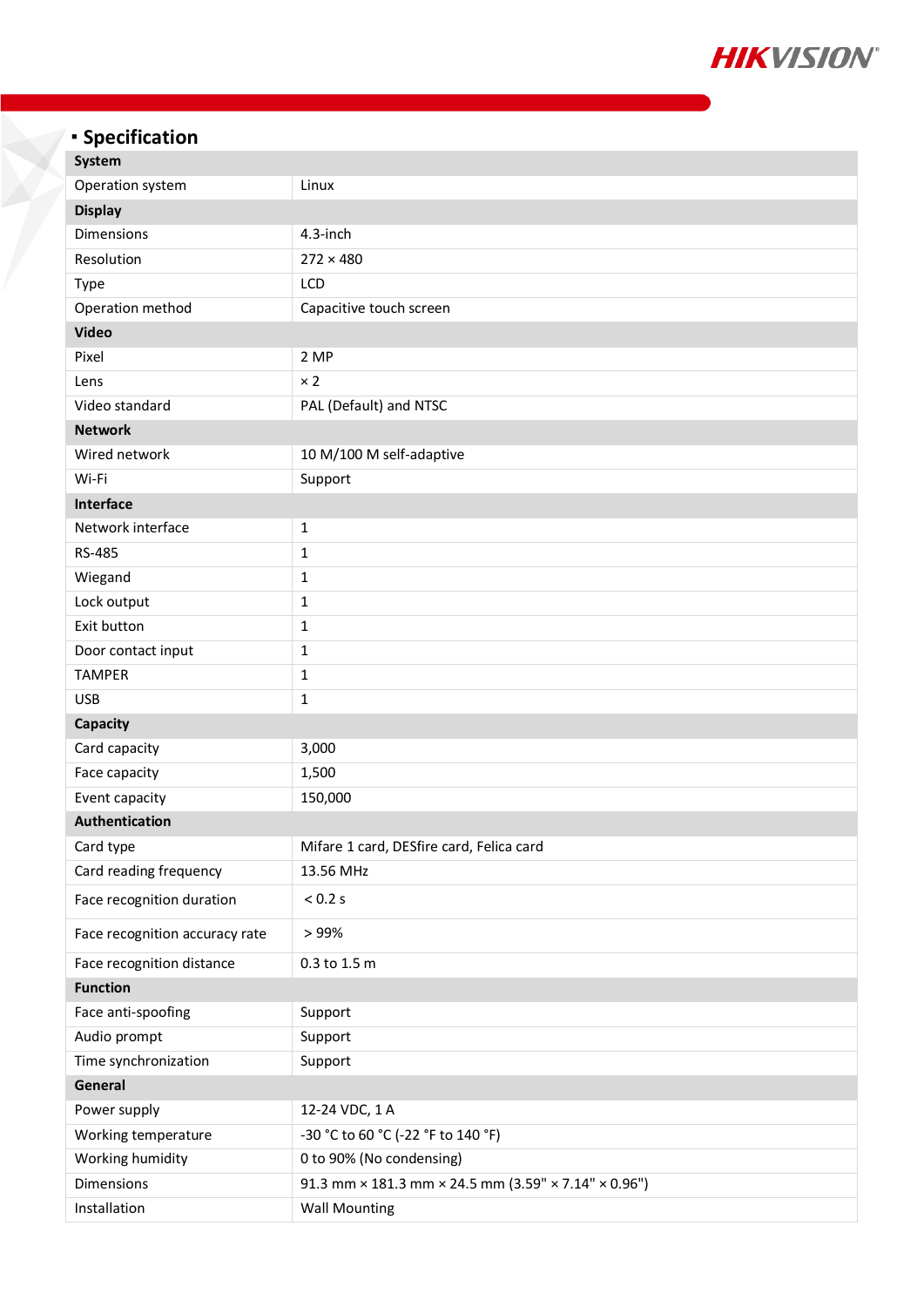

| Protective level | <b>IP65</b>                                                                      |
|------------------|----------------------------------------------------------------------------------|
| Language         | English, Spanish (South America), Arabic, Thai, Indonesian, Russian, Vietnamese, |
|                  | Portuguese (Brazil), Korean; Japanese                                            |

### **Available Model**

DS-K1T342DWX

## **Dimension**